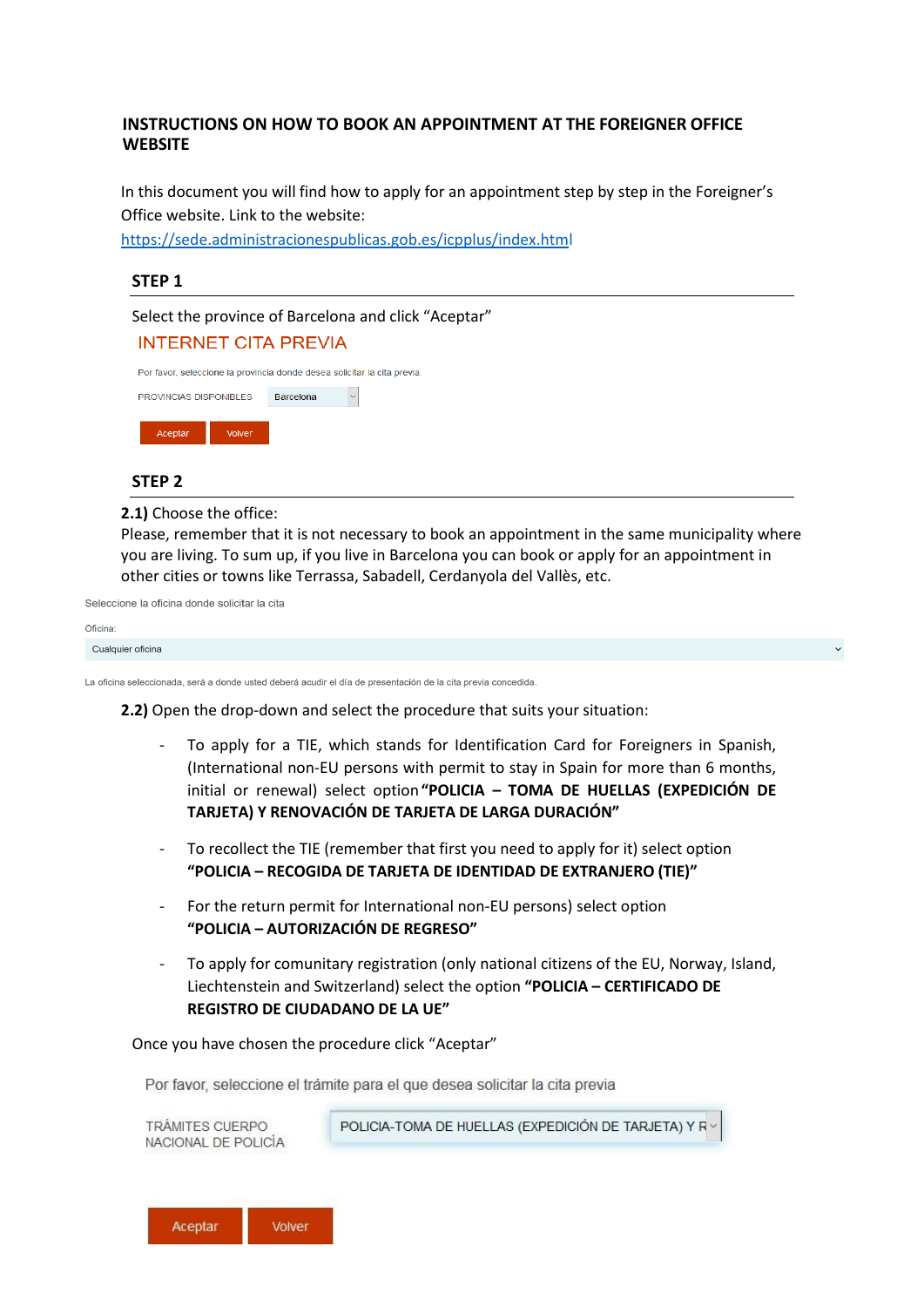In the next page, swipe down and click "Entrar"



# **STEP 4**

Introduce your personal information:

- NIE: Number of Identification of Foreigner that appears in the VISA and in the TIE and starts with letter "Y".
- In case that you don't have a NIE, please select the option "PASSAPORTE" and introduce your passport number.
- Name and Surnames, in this order
- Country of nationality
- Date of expiry of your actual TIE or VISA: **We recommend to leave it in blank**

Once everything is filled, except the date of expiry, please click "Aceptar"

| <b>INTRODUZCA LOS DATOS DEL SOLICITANTE DE LA CITA</b> |                 |              |
|--------------------------------------------------------|-----------------|--------------|
| Tipo de documento                                      |                 |              |
| $\circledcirc$ NIF<br>O PASAPORTE                      |                 |              |
| $*$ N.I.E.<br>Campo obligatorio                        | Y.              |              |
| *Nombre y apellidos<br>Campo obligatorio               |                 |              |
| *País de nacionalidad<br>Campo obligatorio             | <b>COLOMBIA</b> |              |
| Fecha de Caducidad de su<br>tarjeta actual             |                 | (dd/mm/aaaa) |
| Aceptar<br><b>Volver</b>                               |                 |              |

## **STEP 5**

Check that the information is correct (complete name and NIE) and click "Solicitar Cita"

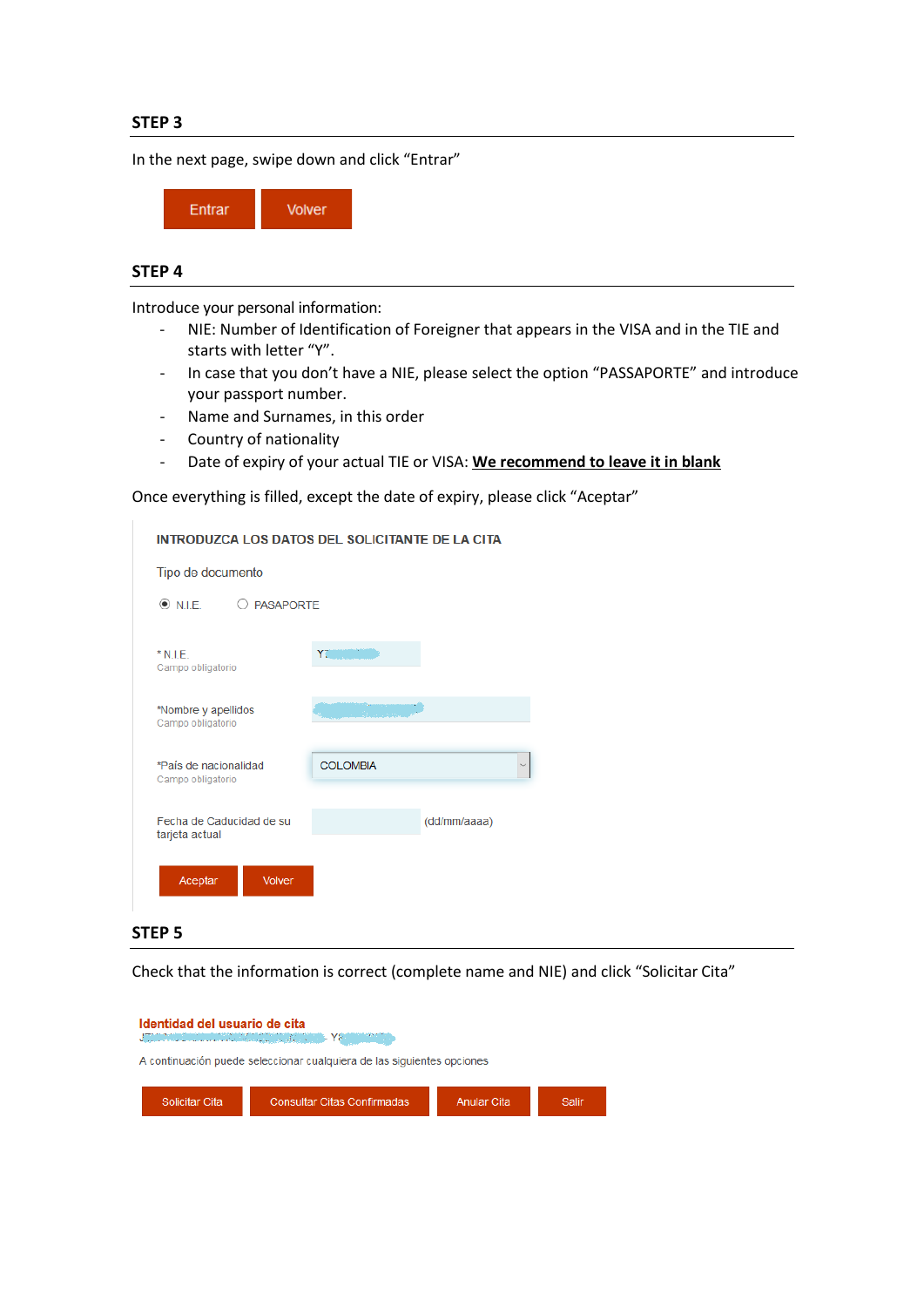Open the drop-down and select the office where you would like to go. To apply for the TIE (and toma de huellas) you can go to any office in the **province of Barcelona**. If there aren't appointments available in your municipality, try to select appointment for a nearby town or city.

**To recollect the TIE, book an appointment at the adress of recollection of your TIE. You can see this adress in the receipt that was gave to you after the Fingerprint appointment.**

After selecting the office, please click "Siguiente"





## **STEP 7**

Introduce a spanish Mobile phone number, in which it will be sent a code confirmation for the appointment.

Introduce your email address twice, and check that it is correct, as the appointment receipt will we sent there. Please, try that it isn't a Hotmail account.

Then click "Siguente"

| Identidad del usuario de cita<br><b>CONTRACTOR</b><br>Yan<br>۰ |          |  |  |  |  |  |  |
|----------------------------------------------------------------|----------|--|--|--|--|--|--|
| <b>INFORMACIÓN COMPLEMENTARIA</b>                              |          |  |  |  |  |  |  |
| *Teléfono<br>Campo obligatorio                                 | $65 - 1$ |  |  |  |  |  |  |
| *e-Mail<br>Campo obligatorio                                   | ்@ட்     |  |  |  |  |  |  |
| *Repita e-Mail<br>Campo obligatorio                            | ு .@∟    |  |  |  |  |  |  |

Asegúrese de introducir una dirección correcta de e-Mail.

Se le enviará a esa dirección una copia del justificante de cita previa.

Por causas ajenas a la Secretaría de Estado, estamos encontrando incidencias en la recepción de correos electrónico cuenta de hotmail.

En muchos casos, los correos enviados por la Sede Electrónica no están llegando correctamente a los interesados.

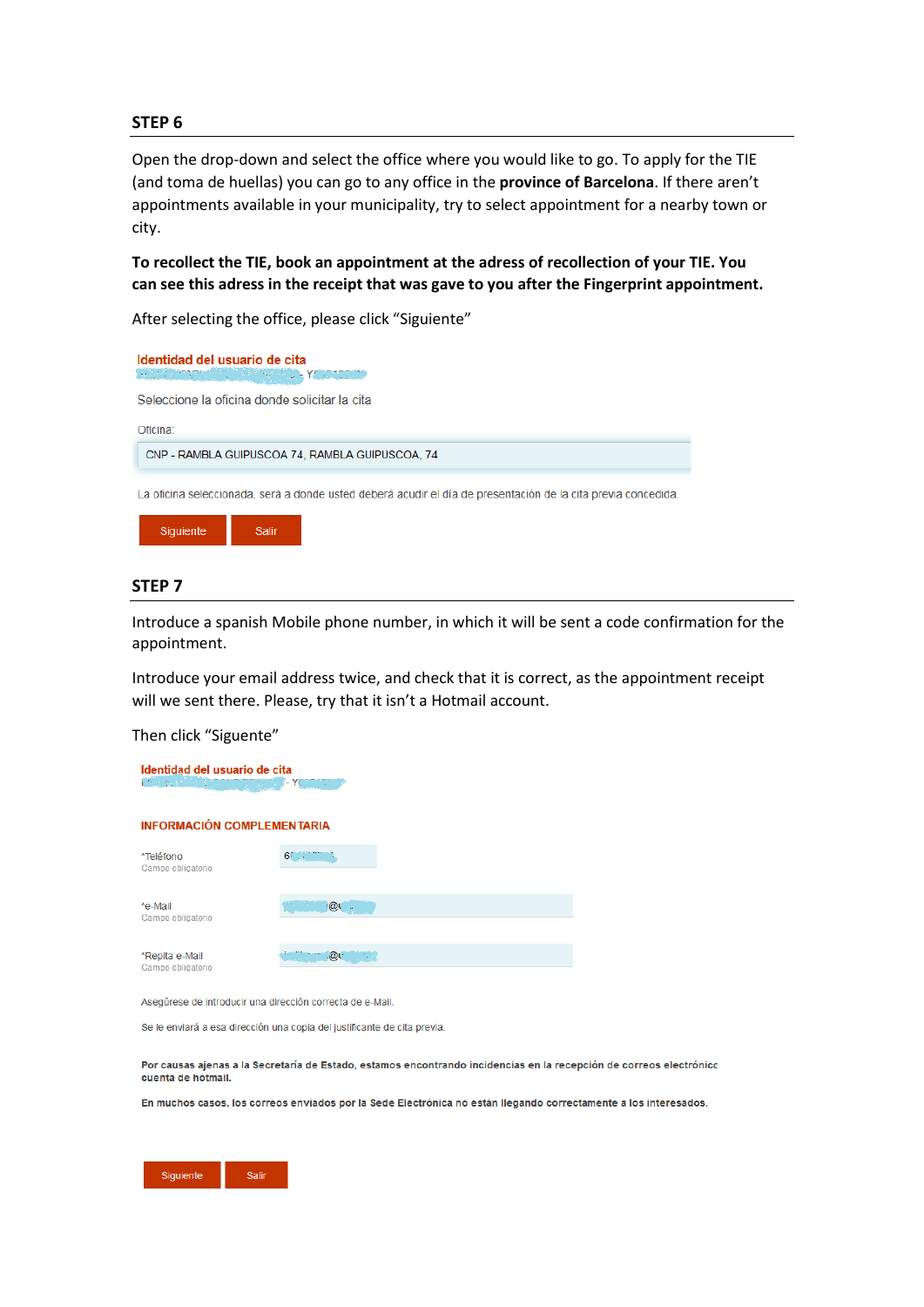Afterwards, you will see a calendar with the days and months in which there are available appointments. Select the day that suits you better, write the CAPTCHA code, and last but not least, select the day and time of the appointment.

Please note that sometimes it is difficult to find an appointment, that is why we recommend you to book one appointment as soon as possible. How it is said before in this document, to apply for TIE (and toma de huellas) you can go to any police office in the province of Barcelona.

| o  |    |                | Febrero 2022  |     |                | ۰  |                          | *Por favor, valide el Captcha para poder continuar |            |                |  |
|----|----|----------------|---------------|-----|----------------|----|--------------------------|----------------------------------------------------|------------|----------------|--|
| Lu | Ma | Mi             | Ju            | Vi  | Sá             | Do | Campo obligatorio        |                                                    |            |                |  |
|    |    | 2 <sup>1</sup> | $\rightarrow$ | 4.1 | 5 <sup>1</sup> | 6  |                          |                                                    |            | 2              |  |
| 71 | 81 | $\mathbf{9}$   | 10            | 11  | 12             | 13 | ex27g                    |                                                    |            |                |  |
| 14 | 15 | 16             | 17            | 18  | 19             | 20 |                          |                                                    | ID         | O)             |  |
| 21 | 22 | 23             | 24            | 25  | 26             | 27 |                          |                                                    |            |                |  |
| 28 |    |                |               |     |                |    | Introduzca el texto aquí |                                                    |            |                |  |
|    |    |                |               |     |                |    |                          |                                                    |            |                |  |
|    |    |                |               |     |                |    |                          | 16/02/2022                                         | 17/02/2022 | 18/02/2022     |  |
|    |    |                |               |     |                |    | 10:45                    | OCUPADO                                            | OCUPADO    | OCUPADO        |  |
|    |    |                |               |     |                |    | 11:00                    | OCUPADO:                                           | OCUPADO    | <b>OCUPADO</b> |  |
|    |    |                |               |     |                |    | 11:15                    | OCUPADO                                            | OCUPADO    | LIBRE          |  |
|    |    |                |               |     |                |    | 11:30                    | <b>OCUPADO</b>                                     | OCUPADO    | LIBRE          |  |
|    |    |                |               |     |                |    | 11:45                    | OCUPADO                                            | LIBRE      | LIBRE          |  |

 $12115$ 

OCUPADO

Ш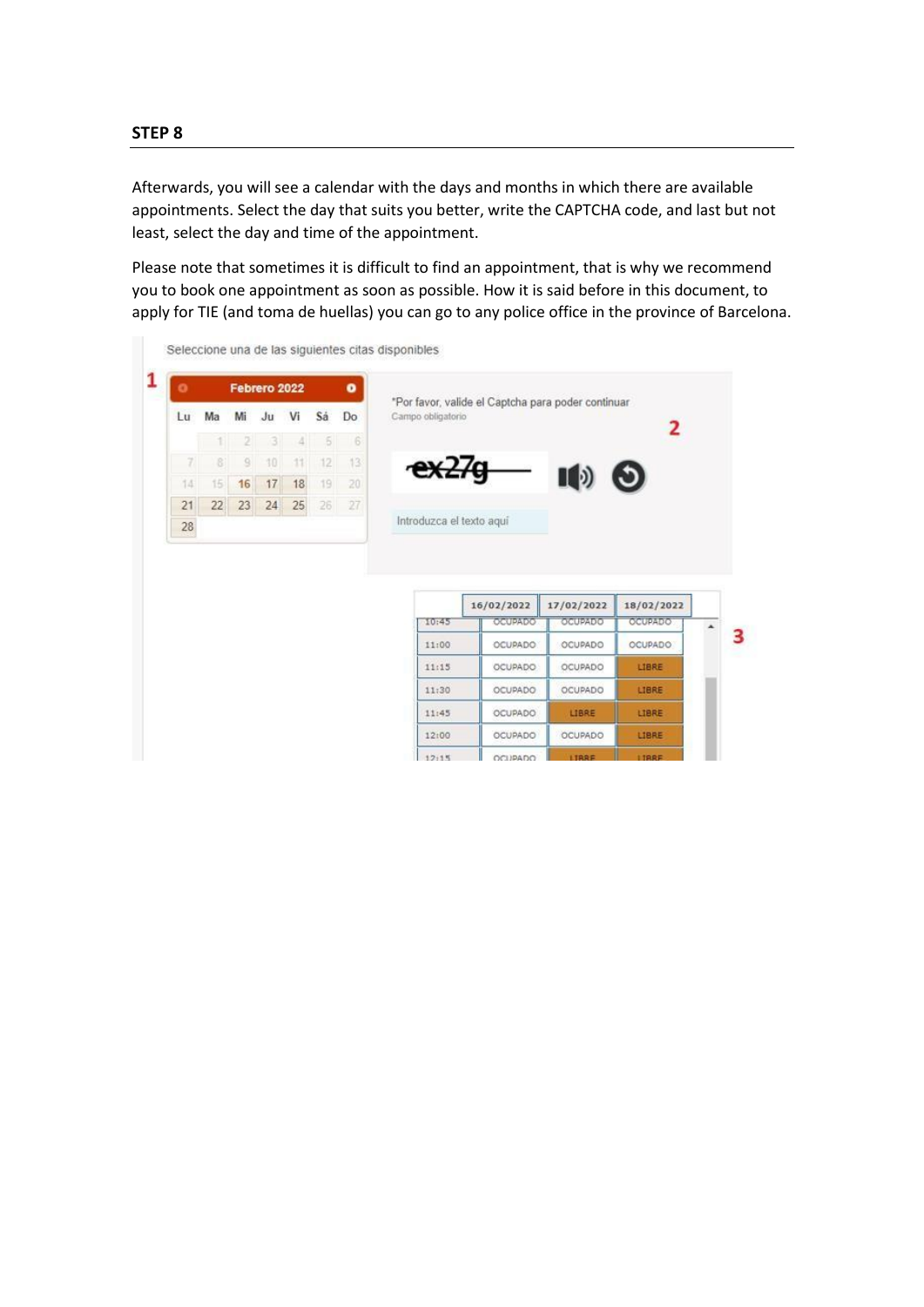Once you selected the day and time in step 8, it will appear a window that will ask you if you are sure about the booked appointment.

Please click "Aceptar".

| pol<br>ΈŚ | sede.administracionespublicas.gob.es dice<br>Aviso de CITA PREVIA: |    |
|-----------|--------------------------------------------------------------------|----|
|           | VA A RESERVAR LA CITA SELECCIONADA                                 |    |
|           | ¿Está Usted seguro?                                                | RA |
|           | Cancelar<br>Aceptar                                                |    |

Finally, it will bring you to a webpage where it shows all the information that has been introduced. Please, check that they are correct.

You will receive a text message in your mobile phone with the confirmation code. This code must be introduced at the end of the page (number 1 in the image) to confirm the booked appointment. Please select the option "Estoy conforme con la información mostrada en pantalla" and "Deseo recibir un correo electrónico con los datos de mi cita en la dirección que he proporcionado". Afterwards select "confirmar" (number 2 in the image)

| Dirección      |                                                                                                                                                                                                                                                                                   |                  | CNP COMISARIA TERRASSA<br>BALDRICH 13, TERRASSA, 08221                                                       |                                                                                |  |  |
|----------------|-----------------------------------------------------------------------------------------------------------------------------------------------------------------------------------------------------------------------------------------------------------------------------------|------------------|--------------------------------------------------------------------------------------------------------------|--------------------------------------------------------------------------------|--|--|
|                |                                                                                                                                                                                                                                                                                   |                  |                                                                                                              |                                                                                |  |  |
| Día de la cita |                                                                                                                                                                                                                                                                                   | 01/03/2022       |                                                                                                              |                                                                                |  |  |
| Hora cita      |                                                                                                                                                                                                                                                                                   | 11.45            |                                                                                                              |                                                                                |  |  |
| Mesa           |                                                                                                                                                                                                                                                                                   | TIE <sub>1</sub> |                                                                                                              |                                                                                |  |  |
|                | QUEDARÁ RESERVADA                                                                                                                                                                                                                                                                 |                  | MUY IMPORTANTE: Todavía no dispone de la reserva de la cita. DEBE INTRODUCIR EL CÓDIGO DE VERIFICACIÓN QUE ! |                                                                                |  |  |
| Código:        | 0101001001                                                                                                                                                                                                                                                                        |                  |                                                                                                              |                                                                                |  |  |
|                | Estoy conforme con la información mostrada en pantalla.                                                                                                                                                                                                                           |                  |                                                                                                              |                                                                                |  |  |
|                | 2 Deseo recibir un correo electrónico con los datos de mi cita en la dirección que he proporcionado.<br>En cumplimiento del artículo 13 del Reglamento (UE) 2016/679 general de protección de datos, de 27 de abril de 2016 (RGPL) se inf                                         |                  |                                                                                                              |                                                                                |  |  |
|                | al tratamiento de datos de la Actividad Cita Previa, incluida en el Registro público de Actividades de Tratamiento (RAT) puesto a dispo<br>y Función Pública, en el siguiente enlace web: Información de los Registros de Actividades de Tratamiento (RAT) para el ejercicio de j |                  |                                                                                                              |                                                                                |  |  |
|                | Si la información mostrada es correcta.<br>por favor pulse el botón CONFIRMAR                                                                                                                                                                                                     |                  |                                                                                                              | Si los datos no son correctos o no<br>desea la cita asignada, por favor, pulse |  |  |
|                | para validar los datos y finalizar el                                                                                                                                                                                                                                             |                  |                                                                                                              | el botón VOLVER y volverá a la pantalla                                        |  |  |